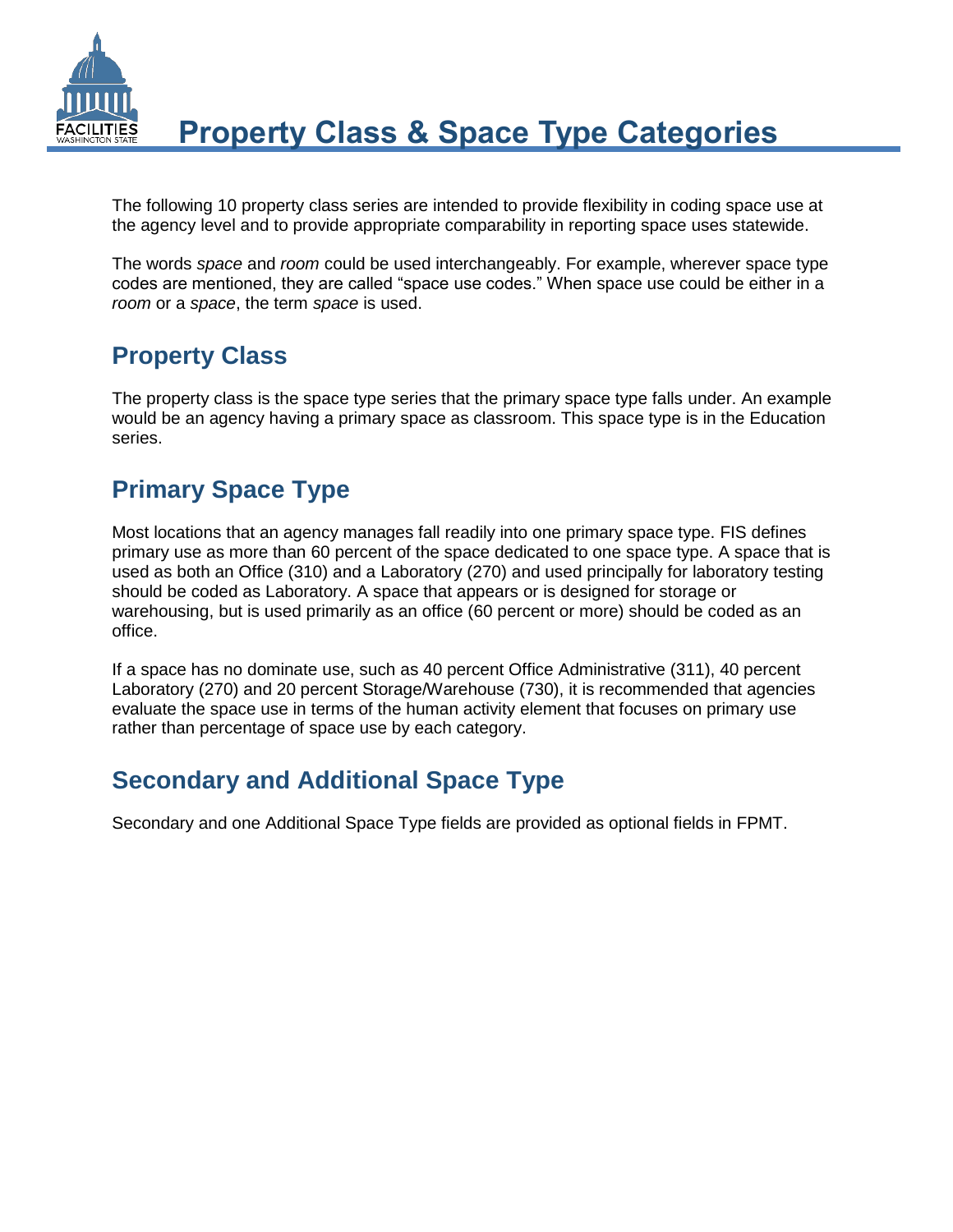# **Property Class and Space Type Breakdown**

| <b>Property Class</b>              | Space Type # | <b>Space Type</b>                     |
|------------------------------------|--------------|---------------------------------------|
| Unclassified<br>(000 Series)       | 30           | Mechanical                            |
|                                    | 50           | <b>Inactive Space</b>                 |
|                                    | 60           | Alteration or Conversion Space        |
|                                    | 90           | Vacant Unusable Space                 |
| Educational<br>(100 Series)        | 110          | Classroom                             |
|                                    | 120          | <b>Training Room</b>                  |
|                                    | 130          | Departmental Classroom                |
| Laboratory<br>(200 Series)         | 210          | Laboratory - General                  |
|                                    | 211          | <b>Classroom Laboratory</b>           |
|                                    | 220          | Open Laboratory                       |
|                                    | 250          | Research/Non-Class Laboratory         |
|                                    | 255          | Research/Non-Class Laboratory Service |
|                                    | 270          | Laboratory                            |
| Office<br>(300 Series)             | 310          | Office - General                      |
|                                    | 311          | Office - Administrative               |
|                                    | 312          | Office - Services                     |
|                                    | 313          | Office - Project                      |
|                                    | 350          | Conference Room                       |
| Study<br>(400 Series)              | 410          | <b>Study Space</b>                    |
|                                    | 420          | Library                               |
| <b>Special Use</b><br>(500 Series) | 502          | <b>Hearing Room</b>                   |
|                                    | 503          | Correction                            |
|                                    | 504          | Military Department/National Guard    |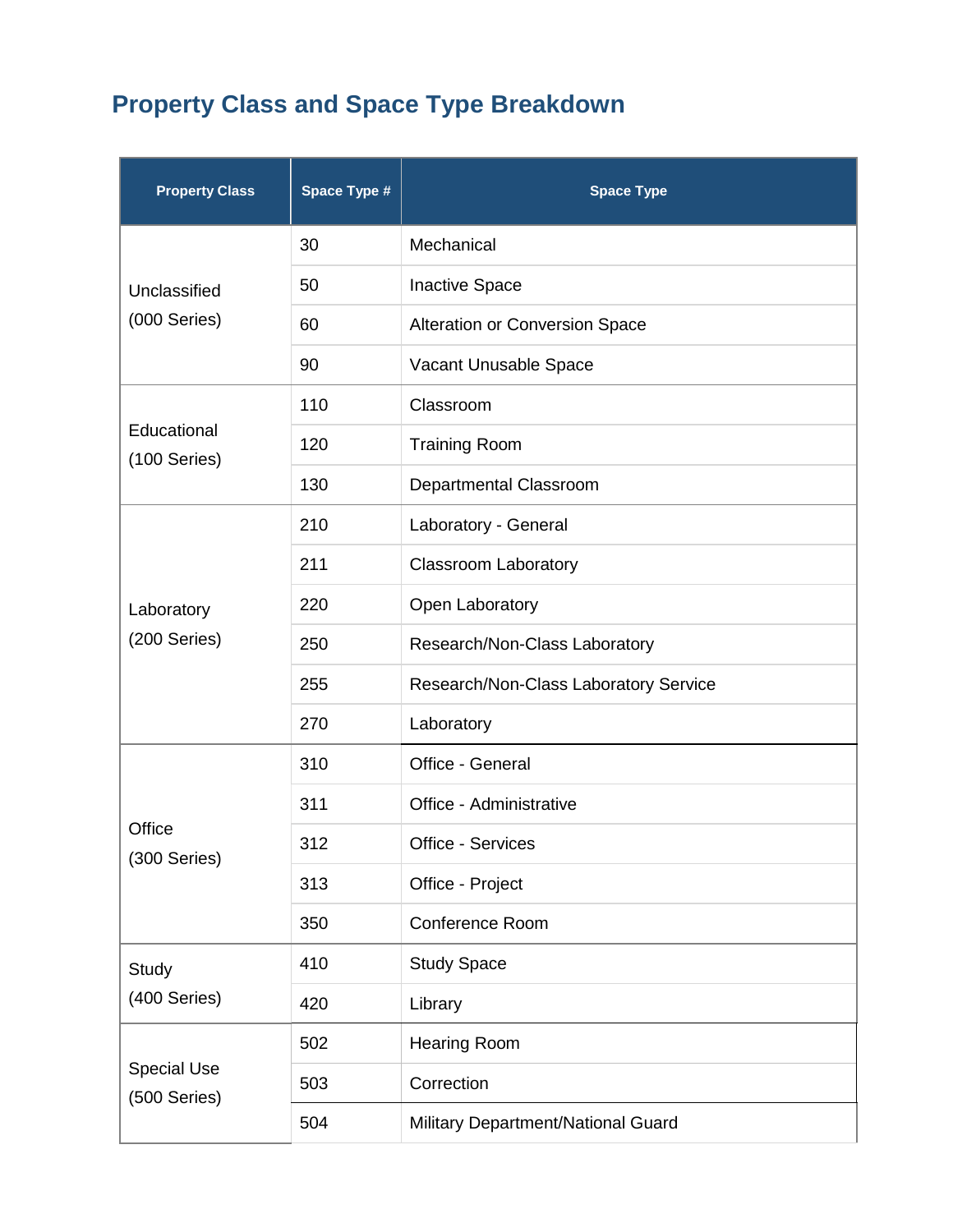| <b>Property Class</b>   | Space Type # | <b>Space Type</b>                      |
|-------------------------|--------------|----------------------------------------|
|                         | 505          | <b>Fish Hatchery</b>                   |
|                         | 506          | Park                                   |
|                         | 507          | <b>Ferry Terminal</b>                  |
|                         | 508          | <b>Public Restroom</b>                 |
|                         | 510          | Armory                                 |
|                         | 520          | Athletic or Physical Education         |
|                         | 525          | Athletic or Physical Education Service |
|                         | 530          | <b>Media Production</b>                |
|                         | 535          | <b>Media Production Service</b>        |
|                         | 540          | Clinic                                 |
|                         | 560          | <b>Field Building</b>                  |
|                         | 570          | <b>Animal Facilities</b>               |
|                         | 575          | <b>Animal Quarters Service</b>         |
|                         | 580          | Greenhouse                             |
|                         | 585          | <b>Greenhouse Service</b>              |
|                         | 590          | Other (purpose defined when used)      |
| General<br>(600 Series) | 610          | Assembly                               |
|                         | 620          | Exhibition                             |
|                         | 630          | <b>Food Facility</b>                   |
|                         | 635          | <b>Food Facility Service</b>           |
|                         | 640          | Daycare                                |
|                         | 650          | Lounge                                 |
|                         | 660          | Merchandising                          |
|                         | 670          | Recreation                             |
|                         | 675          | <b>Recreation Service</b>              |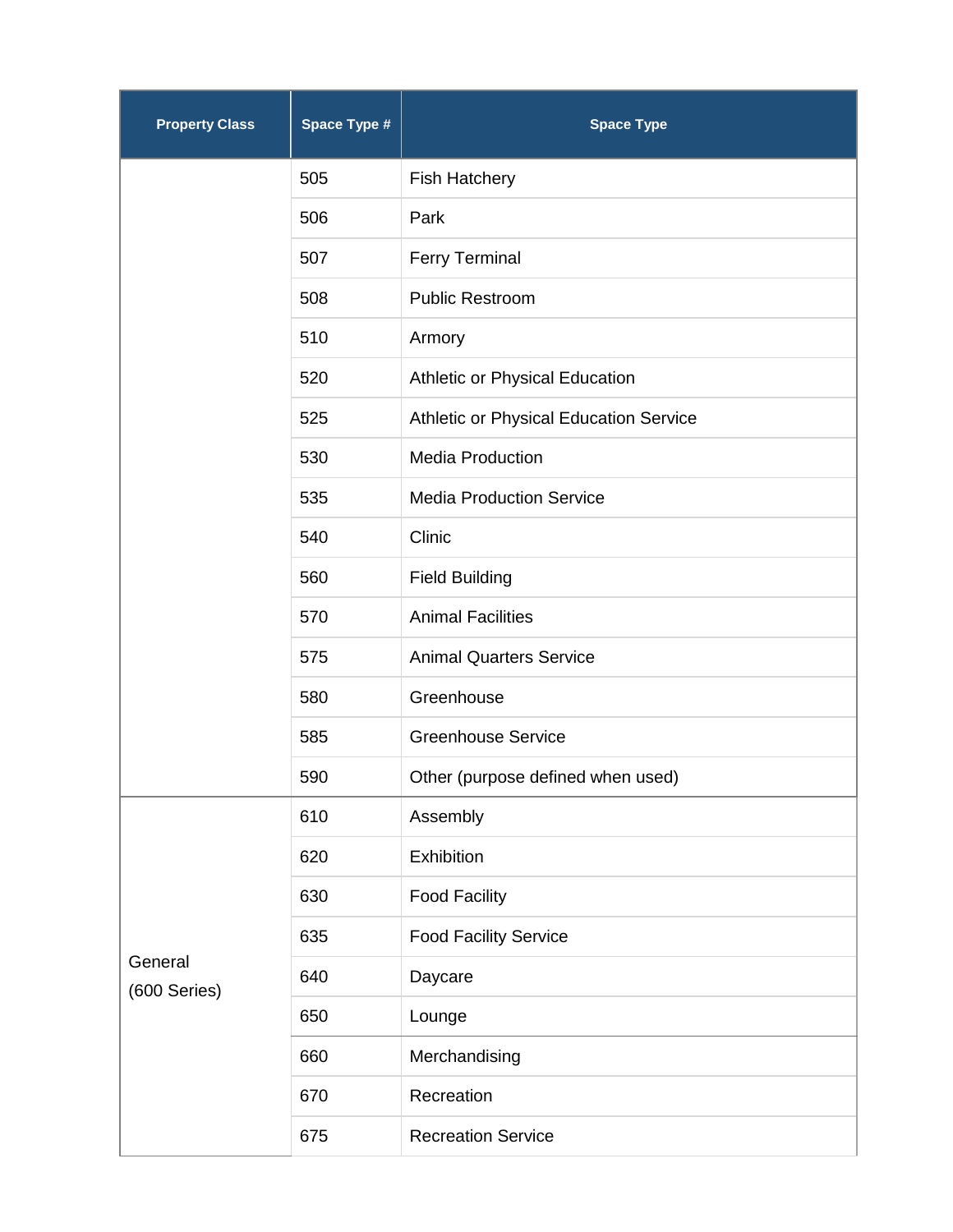| <b>Property Class</b>              | Space Type # | <b>Space Type</b>                                                                                         |
|------------------------------------|--------------|-----------------------------------------------------------------------------------------------------------|
|                                    | 680          | <b>Meeting Room</b>                                                                                       |
| Support<br>(700 Series)            | 710          | <b>IT and Communications</b>                                                                              |
|                                    | 715          | Central Computer/Telecom Service                                                                          |
|                                    | 720          | Shop                                                                                                      |
|                                    | 725          | <b>Central Shop Service</b>                                                                               |
|                                    | 730          | Storage - General                                                                                         |
|                                    | 740          | Vehicle Storage Structure                                                                                 |
|                                    | 745          | Institute Vehicle Storage Service                                                                         |
|                                    | 750          | <b>Central Service</b>                                                                                    |
|                                    | 760          | <b>Hazardous Waste</b>                                                                                    |
|                                    | 770          | Hazardous Waste Storage                                                                                   |
|                                    | 790          | <b>Central Utility Plant</b>                                                                              |
| <b>Health Care</b><br>(800 Series) | 800          | Patient Room, Nurse Station, Surgery,<br>Treatment/Examination, Diagnostic and/or Public Waiting<br>Rooms |
| <b>Residential</b><br>(900 Series) | 900          | Sleeping Room, Apartments and/or House                                                                    |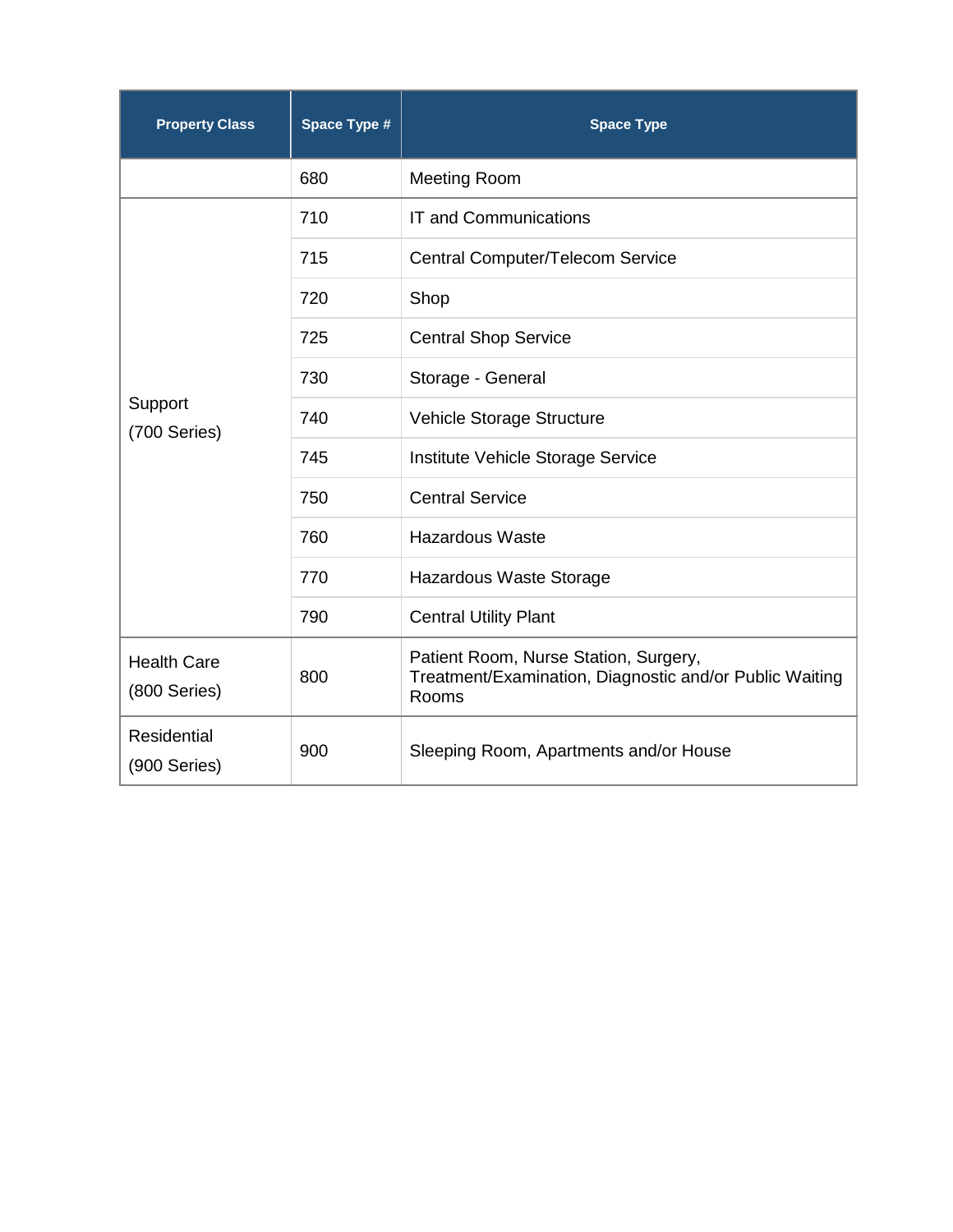## **000 Series: Unclassified**

Unclassified facilities include those assignable areas that are inactive or unassigned, in the process of being altered, renovated or converted, or in an unfinished state.

## **030 Inactive Mechanical Spaces**

**Definition:** Available for assignment of mechanical assets but unassigned at the time of inventory.

**Limitations:** This category does not include space being modified or space that is unusable.

## **050 Inactive Spaces**

**Definition:** Assets available for assignment but unassigned at the time of inventory.

**Limitations:** This category does not include space being modified or space that is unusable.

## **060 Alteration or Conversion Spaces**

**Definition:** Assets temporarily out of use because they are being altered, remodeled or rehabilitated at the time of inventory.

**Limitations:** This category does not include space that is inactive or space that is unusable.

## **090 Vacant Unusable Spaces**

**Definition:** Assets unusable at the time of inventory.

**Limitations:** This category does not include inactive space or space temporarily under conversion.

## **100 Series: Educational**

The 100 category aggregates classroom and training facilities as an institution/agency-wide resource, even though these areas may fall under different levels of organizational control. The term "classroom" includes not only general purpose classrooms, but also lecture halls, recitation rooms, seminar rooms and other spaces used primarily for scheduled non-laboratory instruction. The category Classroom (110) is for degree-granting instruction. The term "training room" includes all the same types of space as classrooms where training programs are conducted.

## **110 Classroom**

**Definition:** A room or space used primarily for instruction classes and is not tied to a specific subject or discipline by equipment in the room or the configuration of the space.

**Description:** Includes rooms or spaces generally used for scheduled instruction that require no special restrictive equipment or configuration. These spaces may be called lecture rooms, lecture-demonstration rooms, seminar rooms and general purpose classrooms. A classroom may be equipped with tablet armchairs (fixed to the floor, joined in groups or flexible in arrangement), tables and chairs (as in a seminar room) or similar types of seating. These spaces may contain multimedia or telecommunications equipment. A classroom may be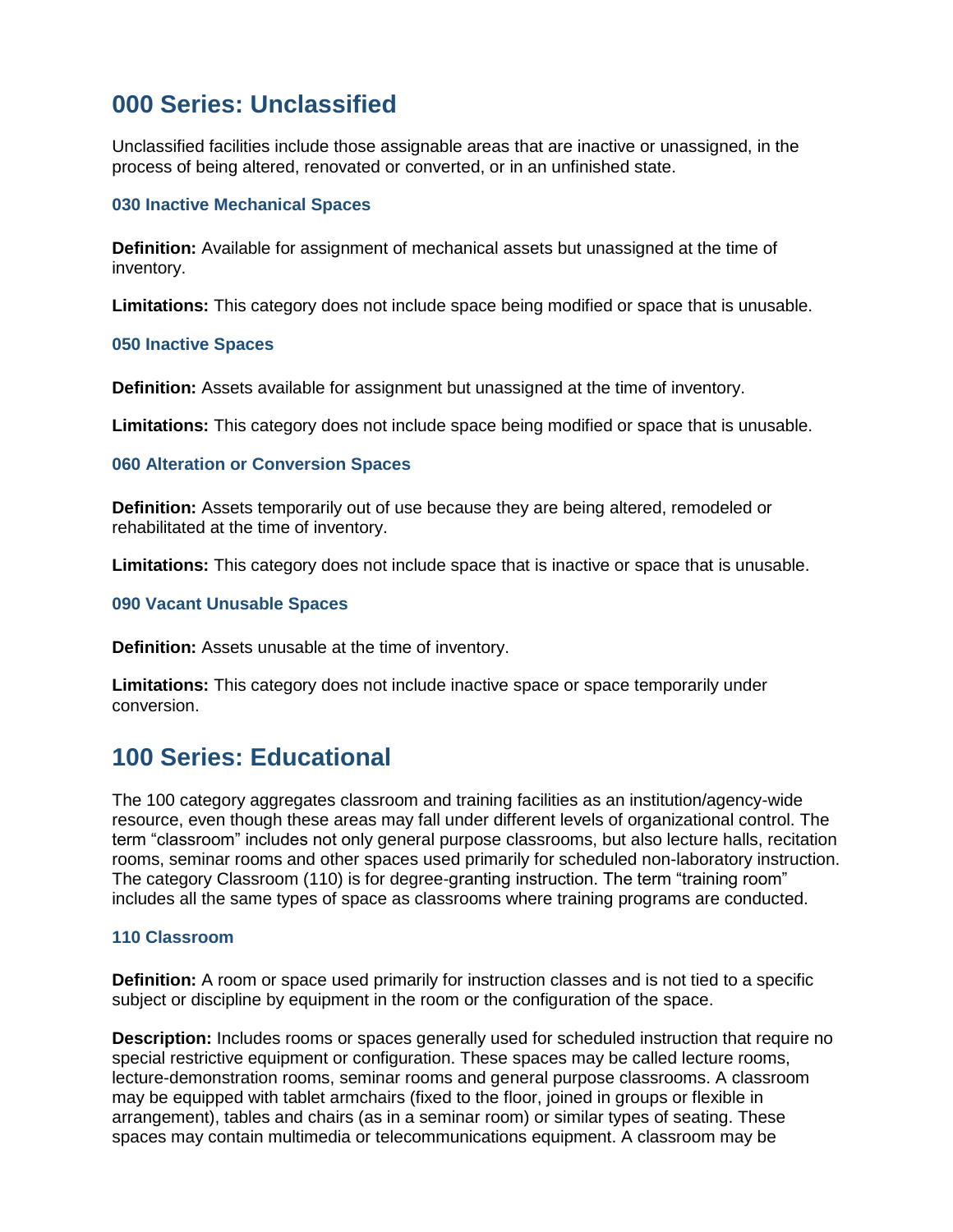furnished with special equipment for a specific area of study if this equipment does not render the space unsuitable for use by classes in other areas of study.

**Limitations:** This category does not include Training Rooms (120), Class Laboratories (210), Conference Rooms (350), Auditoria (610) or Meeting Rooms (680). If a space is restricted to a single or closely related group of disciplines by special equipment or its configuration, it may be logically considered as a laboratory (see Code 200 series).

## **120 Training Room**

**Definition:** A space serving an office and used primarily for staff and public training activities and is not tied to a degree-granting educational program.

**Description:** Includes rooms or spaces generally used for scheduled training that require no special restrictive equipment or configuration. These spaces may contain multimedia or telecommunications equipment. A training room may be furnished with special equipment specific to the agency work if this equipment does not render the space unsuitable for use by others in the facility.

**Limitations:** This category does not include Classroom (110), Laboratories (270), Conference Rooms (350), Agency Lounge (650) or Meeting Rooms (680).

## **130 Departmental Classroom**

**Definition:** A space serving an office and used primarily for staff and public training activities and is not tied to a degree-granting educational program*.*

**Description:** Includes rooms or spaces generally used for scheduled training that require no special restrictive equipment or configuration. These spaces may contain multimedia or telecommunications equipment. A training room may be furnished with special equipment specific to the agency work if this equipment does not render the space unsuitable for use by others in the facility.

**Limitations:** This category does not include Classroom (110), Laboratories (270), Conference Rooms (350), Agency Lounge (650) or Meeting Rooms (680).

## **200 Series: Laboratory**

A laboratory is a facility characterized by special purpose equipment or a specific space configuration that limits the space use. An agency may have very limited laboratory space or the laboratory activities may define the agency.

## **211 Classroom Laboratory**

**Definition:** A space used primarily for formally or regularly scheduled instruction that require special purpose equipment or a specific space configuration for student participation, experimentation, observation or practice in an academic discipline.

**Description:** A classroom laboratory is designed for or furnished with equipment to serve the needs of a particular discipline for group instruction in formally or regularly scheduled class.

**Limitations:** Does not include Classrooms (110). Does not include informally scheduled or unscheduled laboratories (270).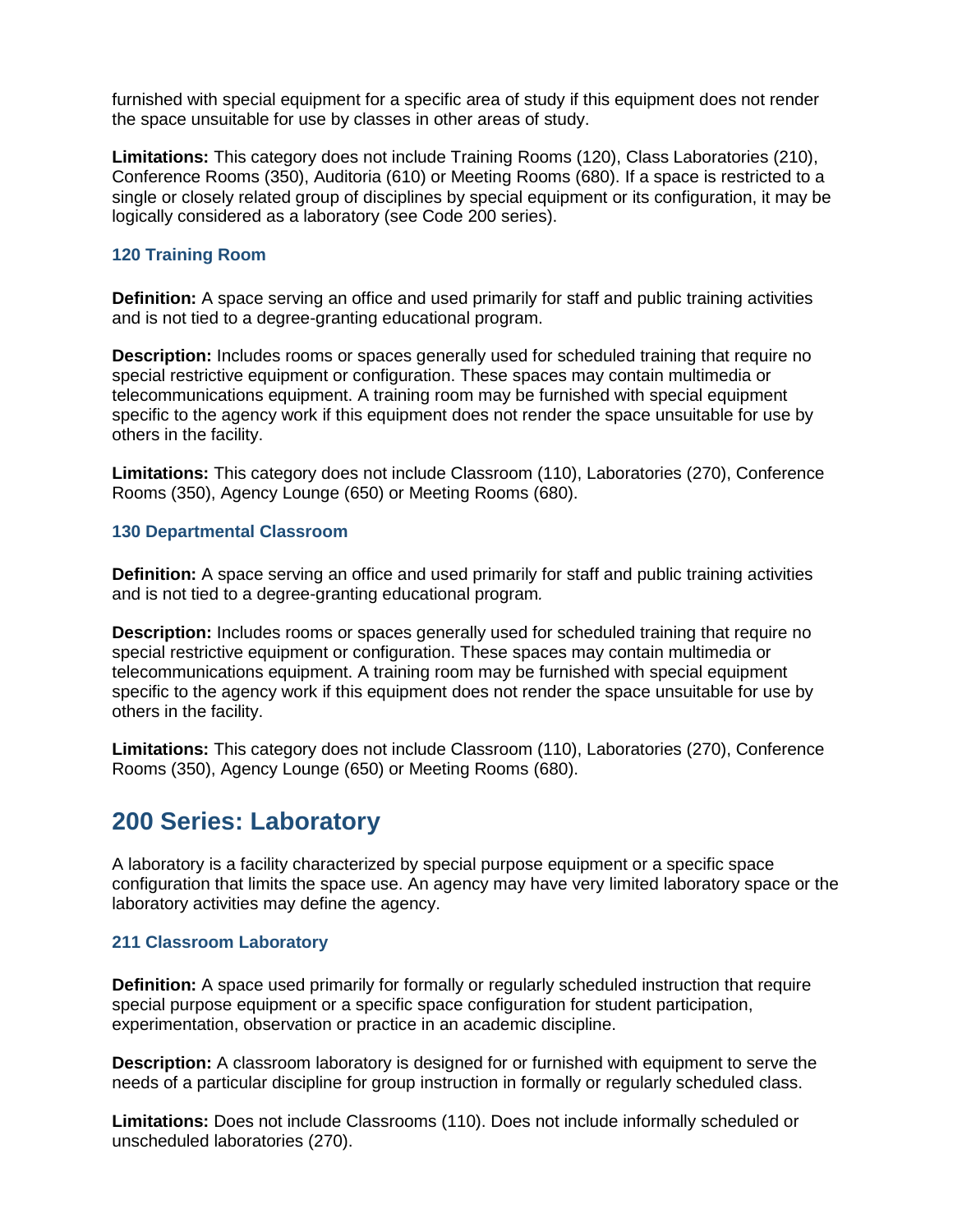## **220 Open Laboratory**

**Definition:** A laboratory used primarily for individual or group instructions that is informally scheduled, unscheduled or open.

**Description:** An open laboratory is designed for or furnished with equipment that serves the needs of a particular discipline or discipline group for individual or group instruction where 1) use of the space is not formally or regularly scheduled, or 2) access is limited to specific groups or students.

**Limitations:** Laboratories with formally or regularly scheduled classes are classified as a Class Laboratory (211). This category also does not include spaces defined as Research/Non-class Laboratory.

### **250 Research/Non-Class Laboratory**

**Definition:** A space used for laboratory experimentation, research or training in research methods; professional research and observation; or structured creative activity within a specific program or for sponsored research.

**Description:** A research/non-class laboratory is designed or equipped for faculty, staff and students for the conduct of research and controlled or structured creative activities.

**Limitations:** Student practice activity rooms should be classified under Open Laboratory (220).

### **255 Research/Non-Class Laboratory Service**

**Definition:** A space that directly serves one or more research/non-class laboratories as an extension of the activities in those spaces.

**Description:** Includes only those spaces that directly serve a research/non-class laboratory.

**Limitations:** Does not include service spaces that support a Classroom (115), Class Laboratory (211), Open Laboratory (220).

#### **270 Laboratory**

**Definition:** A space used for laboratory experimentation, research or testing.

**Description:** A laboratory is designed or equipped for staff to conduct research and testing in a controlled or structured environment. Activities may include experimentation, application, observation, composition or research in a structured environment, as directed by the agency.

**Limitations:** This category does not include educational Class Laboratory (211), Open Laboratory (220) and Research/Non-class Laboratory (250).

## **300 Series: Office**

Office facilities are individual, multi-person or workstation spaces specifically assigned to the agency's administrative, service and support functions.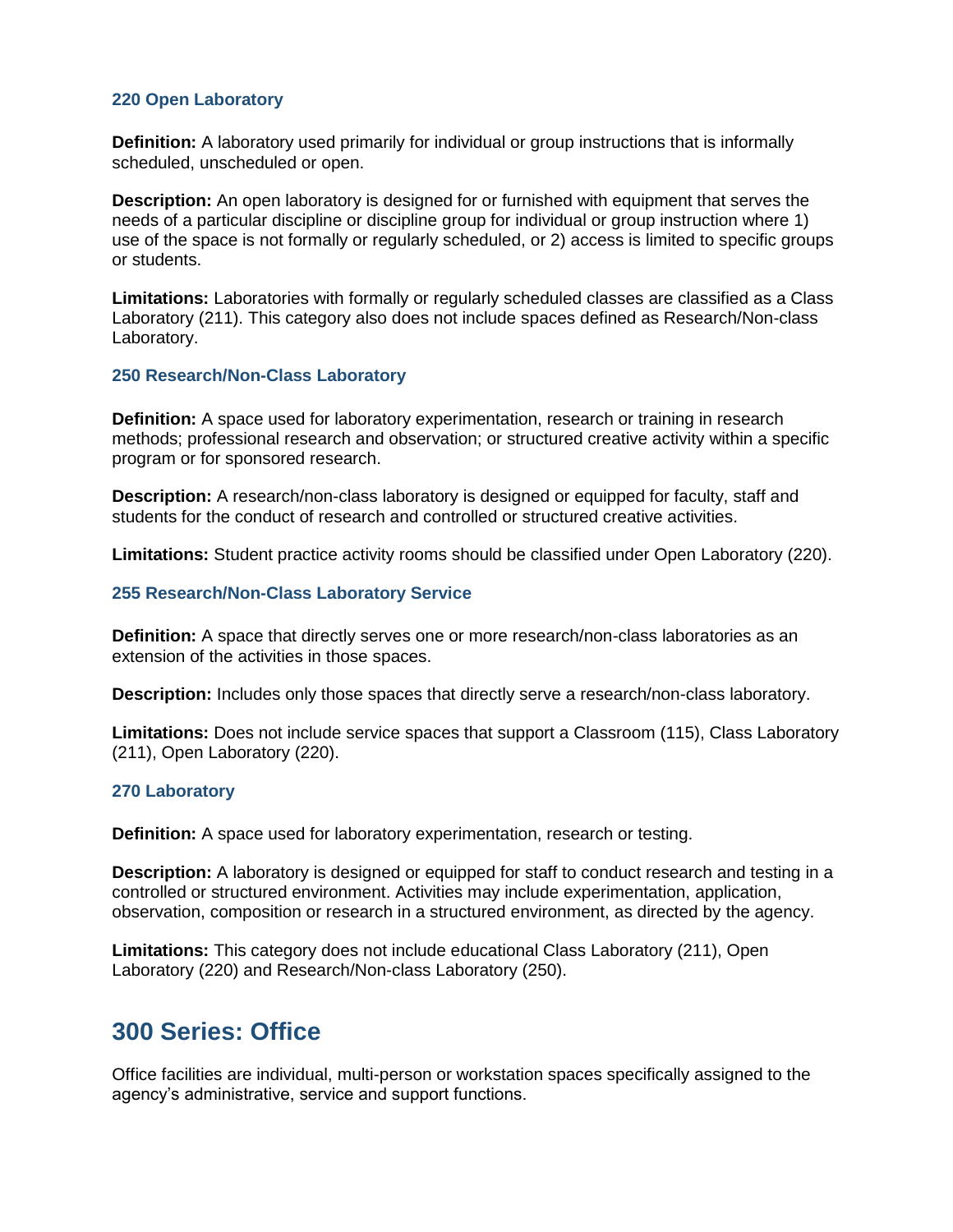### **310 Office - General**

**Definition:** A space housing staff, community volunteers, contractors, state agency partners or community partners working at one or more desks, tables or workstations.

**Description:** An office is typically assigned to one or more persons as a station or work area. It may be equipped with desks, chairs, tables, bookcases, filing cabinets, computer workstations, microcomputers or other office equipment.

**Limitations:** Any other spaces, such as shops, printing shops, study rooms, training rooms, laboratories, etc., that incidentally contain desk space for a technician or staff member are classified according to the primary use of the space, instead of as an office. Office areas do not need to have clearly visible physical boundaries. In such cases, logical physical boundaries (phantom walls) may be assigned to calculate square footage.

#### **311 Offices - Administrative**

**Definition:** An office space housing staff primarily dedicated to administrative support for the agency mission.

#### **312 Office - Services**

**Definition:** An office space housing staff primarily dedicated to direct delivery of human services. Examples include driver licenses examination facilities, unemployment benefit offices and public health offices.

#### **313 Office - Project**

**Definition:** An office space housing staff primarily dedicated to a major project in support for the agency mission. Examples include engineers, design teams and planning teams.

#### **350 Conference Room**

**Definition:** A space serving an office complex and used primarily for agency-wide staff meetings and public activities.

**Description:** A conference space equipped with tables and chairs and typically providing additional parking. Normally it is used by a specific organizational unit or office area, whereas Meeting Rooms (680) are used for general purposes meetings. If a space is used for both conference and meeting space functions, then the space should be classified according to its primary use.

**Limitations:** Does not include Classrooms (110), Training Rooms (120) and Meeting Rooms (680)

## **400 Series: Study**

Study spaces may contain equipment or materials that aid the study or learning process (e.g., computers, reference material, records and tapes) and that do not restrict the space.

## **410 Study Space**

**Definition:** A room or area used by individuals to study with the space not being restricted.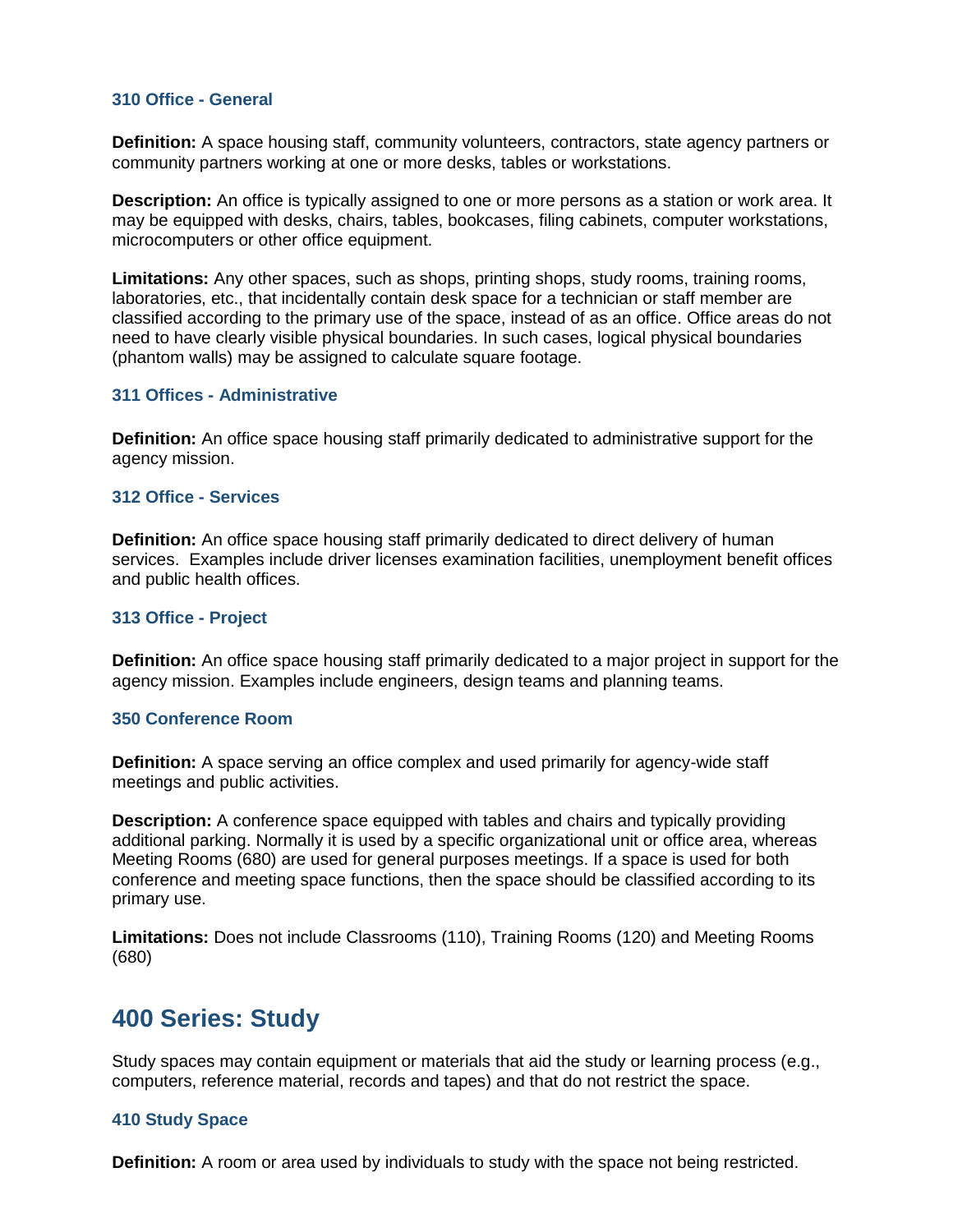**Description:** Includes study or reading rooms located in libraries, residential facilities, academic study carrels and booth areas. Study stations may be grouped as in a library reading room or individualized as in a carrel. Study spaces are primarily used by staff for learning at their convenience, although access may be restricted by management.

**Limitations:** This category excludes Laboratories (270) that are restricted to a particular use and Lounges (650) that are intended for relaxation and casual interaction.

## **420 Stack (Libraries)**

**Definition:** A space used to house arranged collections of educational materials for use as a study resource.

**Description:** Agency or departmental libraries that are characterized by accessible, arranged and managed collections. Collections can include books, periodicals, journals, monographs, electronic storage media (such as tapes, disks, slides, etc.), musical scores, maps and other educational materials.

**Limitations:** Does not include general storage areas for materials that serve a particular room or area. Such spaces would take the service code Storage/Warehouse (730).

## **500 Series: Special Use**

This category includes space uses that are sufficiently specialized in their primary activity or function to merit a unique space code. Although many of these special spaces provide service to other areas, their special use or configuration dictates use of an individual category.

## **502 Hearing Rooms**

**Definition:** A hearing room is a facility characterized by specific space configuration or special purpose equipment that limits the use of the space to hearing activities or closely related activities.

**Description:** Hearing room activities may include judicial hearings (all levels), formal hearings and informal hearings. They may be equipped with special desks, chairs, tables, bookcases, filing cabinets, computer workstations, microcomputers or other office equipment.

**Limitations:** Any other spaces such as meeting rooms, study rooms or offices that are occasionally used as hearing rooms are classified according to the primary use of the space rather than as a hearing room. Hearing rooms do not include Classroom (110), Training Room (120), Office (310), Study Space (410), Library (420), Lounge (650) or Meeting Room (680).

## **503 Corrections**

**Definition:** A building, room or area used by the Department of Corrections for people who are judicially ordered to be kept in custody.

**Description:** Building, room or area that has a secure boundary maintained by the Department of Corrections.

**Limitations:** Conventional space use types such as Classrooms (110), Training (120), Laboratories (270), Offices (310), Study Space (410), Library (420), Lounge (650) or Meeting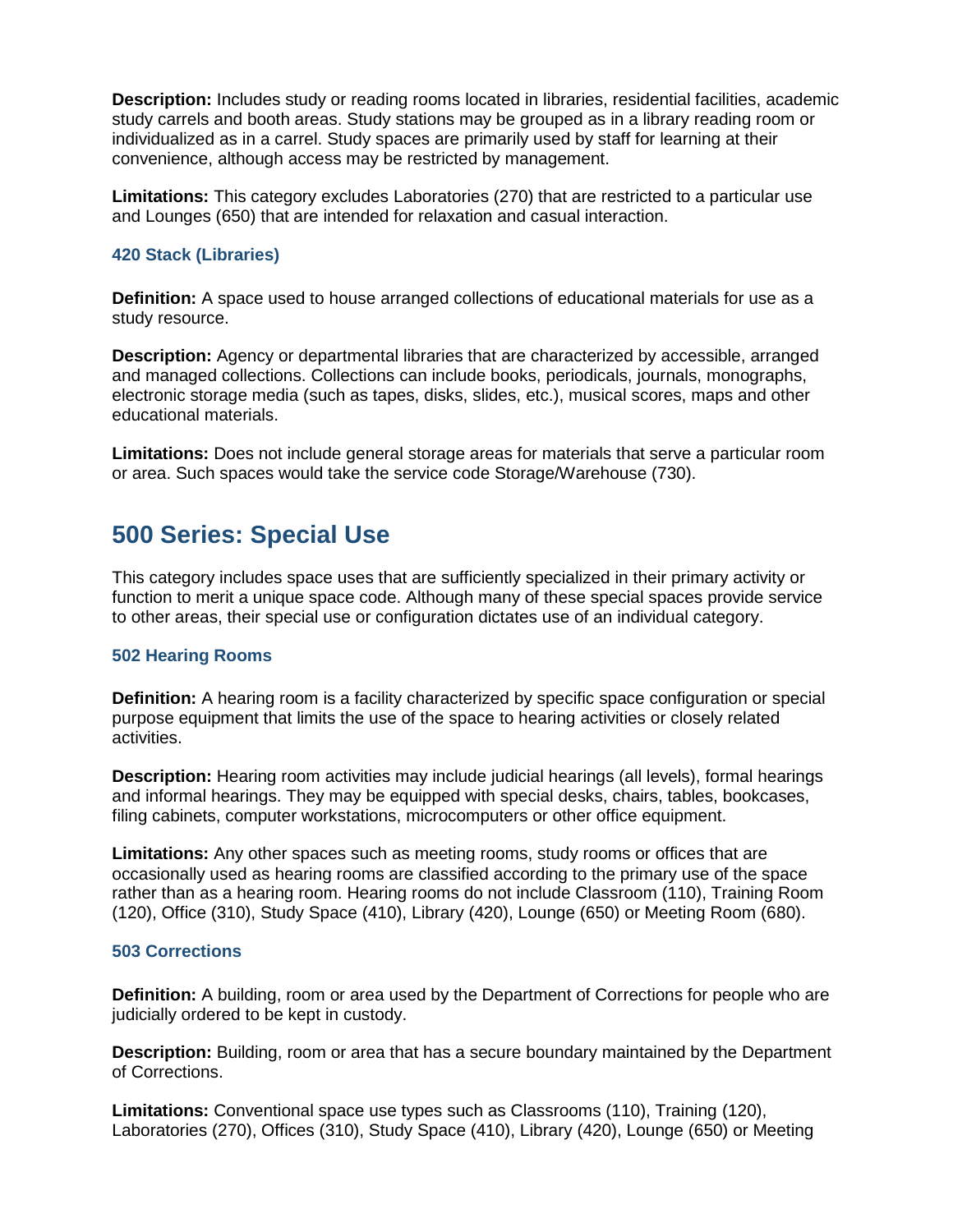Room (670) are designated as such, even though they are located on Department of Corrections' property.

## **504 Military Department/National Guard**

**Definition:** A building, room or area used by Washington National Guard and ancillary units for military training and/or instructional activities.

**Description:** Spaces that are designed or equipped for use in a military training or instructional program, such as indoor drill areas, indoor rifle ranges and specially designed or equipped military science rooms, are included in this category. Ancillary units may include special rifle and drill teams.

**Limitations:** Conventional space use types such as Classrooms (110), Laboratories (270), Offices (310) and Study Rooms (410) are designated as such even though they are located on military property.

## **505 Fish Hatchery**

**Definition:** A building, pods or tanks used primarily for raising fish.

**Description:** Spaces that are obviously designed or equipped for use as fish hatcheries, such as indoor pods or tanks, outdoor pods and specially designed buildings.

**Limitations:** Conventional space use types such as Classrooms (110), Laboratories (270), Offices (310) and Residential Facilities (900) are designated as such even though they are located at a fish hatchery.

## **506 Park**

**Definition:** A building, shelter or facility used primarily by the public at a state park.

**Description:** Spaces that are obviously designed or equipped for public use, such as picnic shelters, comfort stations, woodsheds and specially designed buildings.

**Limitations:** Conventional space use types such as Office General (310), Shop (720) and Residential Facilities (900) are designated as such even though they are located at a state park.

## **507 Ferry Terminal**

**Definition:** A building, shelter or facility used primarily by the public for vehicles/passage loading and unloading.

**Description:** Spaces that are obviously designed or equipped for public use, such as tollbooths, waiting areas, comfort stations and specially designed buildings.

**Limitations:** Conventional space use types such as Office General (310), Shop (720) and Residential Facilities (900) are designated as such even though they are located at a ferry terminal.

## **508 Public Restroom**

**Definition:** A building, shelter or facility used primarily by the public.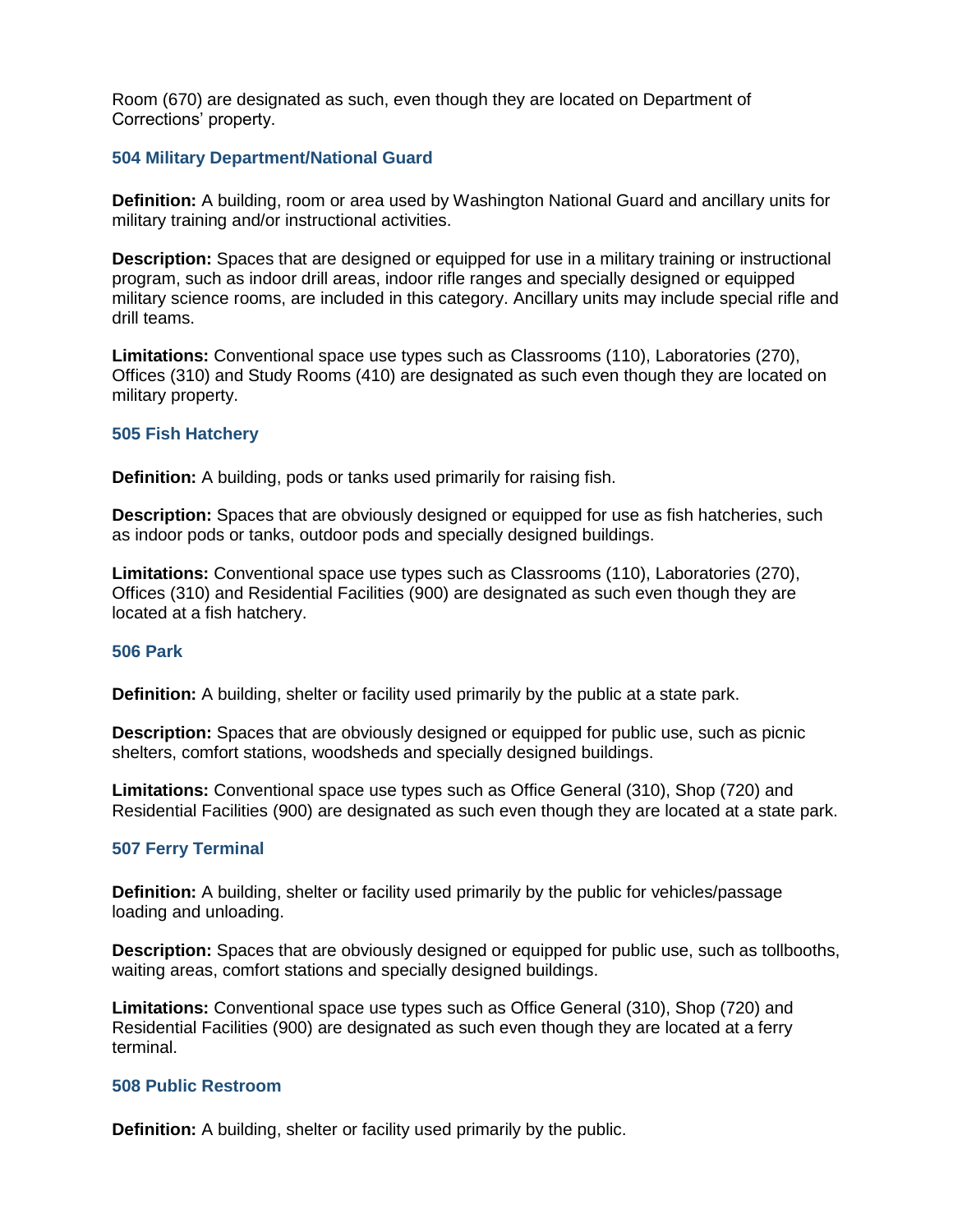**Description:** Spaces that are obviously designed or equipped for public use, such as highways, parks and public venue restrooms.

**Limitations:** Used primarily by the public even though they are located in facilities with different primary use.

### **510 Armory**

**Definition:** A room or area used by Reserve Officer Training Corps and ancillary units for military training and/or instructional activities.

**Description:** Spaces that are obviously designed or equipped for use in a military training or instructional program, such as indoor drill areas, indoor drill areas and indoor rifle ranges, and specially designed or equipped military science rooms are included in this category.

**Limitations:** Conventional space use types such as Classrooms (110), Class Laboratories (210), Office (310), and Study Rooms (410) are designated as such, even though they are located in an armory building.

#### **520 Athletic or Physical Education**

**Definition:** A room or area used by students, staff or the public for athletic or physical education activities.

**Description:** Includes gymnasia, basketball courts, handball courts, squash courts, wrestling rooms, weight or exercise rooms, racquetball courts, indoor swimming pools, indoor stadium fields and field houses.

**Limitations:** This space use code does not distinguish instructional from intercollegiate, intramural or recreational use of these areas.

## **525 Athletic or Physical Education Service**

**Definition:** A space that directly serves an athletic or physical education facility as an extension of the activities in that facility.

**Description:** Includes locker rooms; shower rooms; non-office coaches' rooms; ticket booths; and spaces for dressings, equipment, supply, storage, first aid, skate-sharpening, towels, etc.

**Limitations:** Does not include public restrooms, which should be classified as non-assignable building service space.

#### **530 Media Production**

**Definition:** A space used for the production or distribution of multimedia materials or signals.

**Description:** Includes spaces generally called TV studios, radio studios, sound studios, photo studios, video or audio cassette and software production or distribution rooms, and media centers.

**Limitations:** Does not include spaces that merely store media materials and equipment.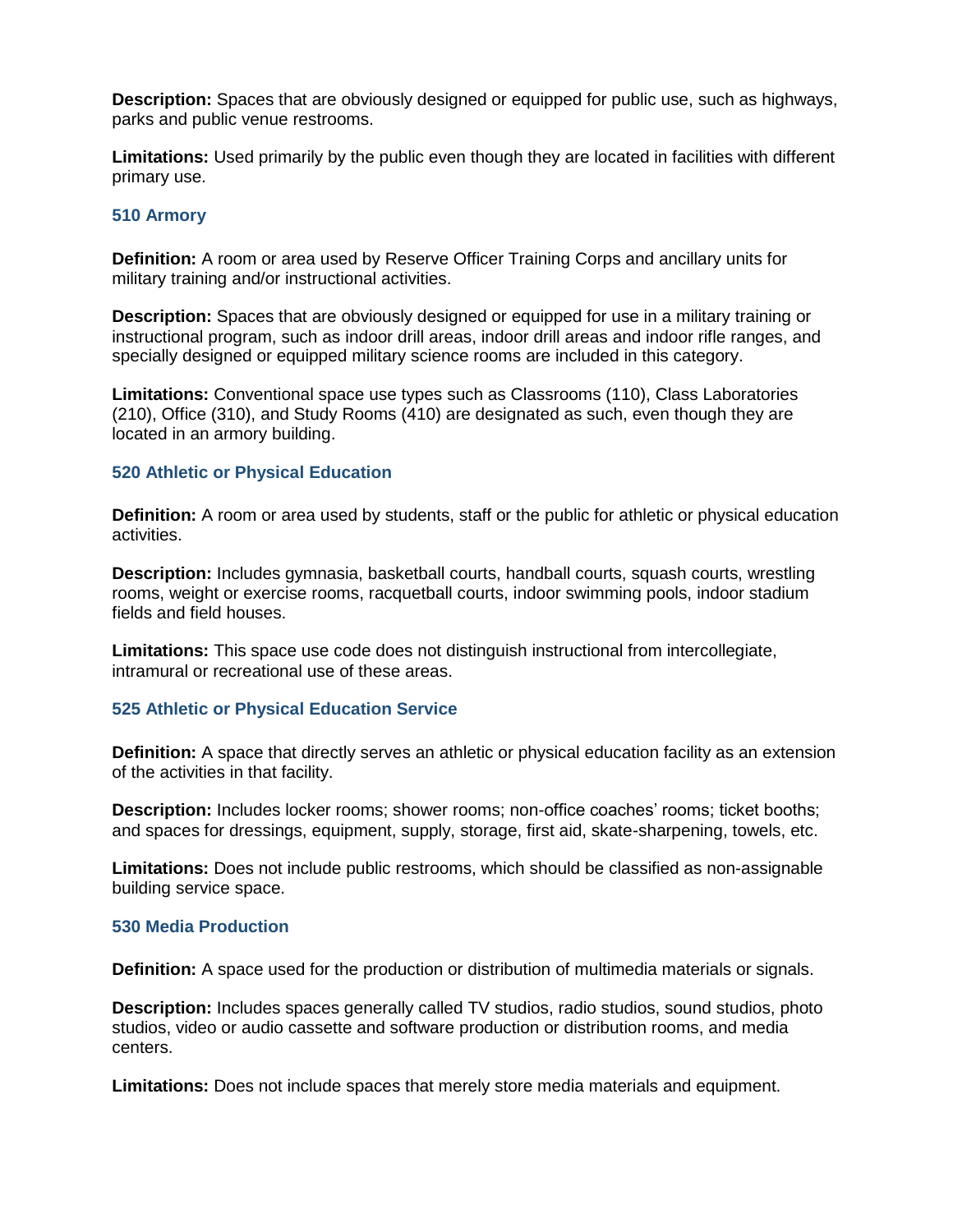## **535 Media Production Service**

**Definition:** A space that directly serves a media production or distribution space as an extension of the activities in that facility.

**Description:** The primary criterion here is that the space should serve a media production or distribution space and not another primary activity space.

**Limitations:** Those spaces containing media materials, equipment or operations that serve other than a Media Production (530) primary activity space should be assigned the appropriate corresponding service code.

## **540 Clinic**

**Definition:** A space used for providing diagnosis, consultation, treatment or other services to patients or clients or subjects with a primary purpose of instruction, research or public service.

**Description:** Included are examination rooms, testing rooms, consultation rooms and holding areas. Such spaces and their related uses are typically associated with educational programs such as psychology, law, speech and hearing.

**Limitations:** Does not include spaces used for remedial instruction that should be classified as classrooms or laboratories, testing or counseling rooms in non-health or non-discipline-related programs, or Health Care Facilities (800)

## **560 Field Building**

**Definition:** A barn or similar agricultural structure used for animal shelters or for the handling, storage or protection of farm products, supplies, vehicles or implements.

**Description:** Includes barns, animal and poultry shelters, sheds, silos, feed units and hay storage.

**Limitations:** Animal facilities directly supporting research or instructional laboratories should be coded Animal Facilities (570).

#### **570 Animal Facilities**

**Definition:** A space that houses laboratory animals used for research and/or instructional purposes.

**Description:** Includes animal rooms, cage rooms, stalls, wards, and procedure, operating, recovery, isolation, quarantine and similar spaces for instruction and research.

**Limitations:** Animal Facilities are typically subject to the rules and regulations of agencies on the care and use of laboratory animals.

#### **575 Animal Quarters Service**

**Definition:** A space that directly serves an animal quarters facility as an extension of the activities in that facility.

**Description:** Includes feed storage rooms, feed mixing rooms, cage washing rooms, cage storage rooms, casting rooms, instrument rooms, an internal (nonpublic) circulation space.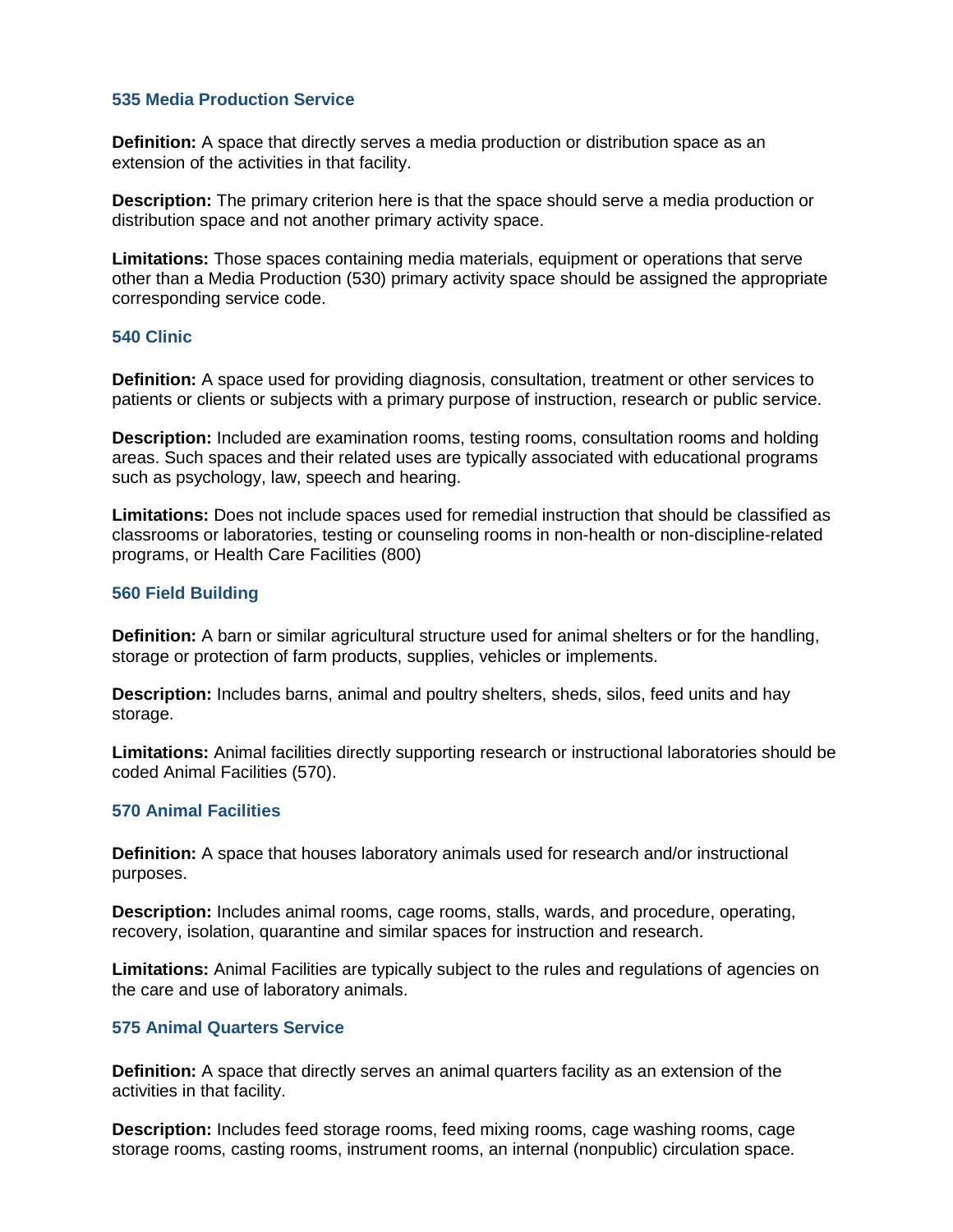**Limitations:** Does not include areas that directly serve facilities used for the treatment of animals.

### **580 Greenhouse**

**Definition:** A building or space usually composed chiefly of glass, plastic or other lighttransmitting material, used for the cultivation or protection of plants or seedlings for research, instruction or campus physical maintenance or improvement purposes.

**Description:** The primary criterion is the combination of structural design as a greenhouse and the use for cultivation or protection.

**Limitations:** Greenhouses that are not used for plant cultivation or protection should be classified according to specific use.

#### **585 Greenhouse Service**

**Definition:** A space that directly serves a greenhouse facility as an extension of the activities in that facility.

**Description:** Includes equipment or materials storage areas and rooms generals called head houses.

**Limitations:** Excludes storage areas that do not directly serve greenhouses.

## **590 Other (All Purpose)**

**Definition:** A category of last resort.

**Description:** Included as a category of last resort to be used only for those spaces or facilities that cannot be described with other codes and definitions.

**Limitations:** Should have very limited use, if used at all.

## **600 Series: General Use**

General use facilities are characterized by their broader availability to staff and/or the public than are Special Use facilities (500 series), which are typically limited to unique function or special populations. General use facilities comprise support space such as lounge, recreation and general meetings space for the agency and/or public.

#### **610 Assembly**

**Definition:** A space designed and equipped for the assembly of many persons for such events as dramatic, musical, devotional, livestock judging or commencement activities.

**Description:** Includes theaters, auditoria, concert halls, arenas, chapels and livestock judging pavilions that are used primarily for general presentations (speakers), performances (dramatic, musical, dance) or devotional services.

**Limitations:** Stage areas used primarily for instruction or practice (dance, music, drama) are typically coded separately as laboratory space. Assembly facilities that are used primarily as instructional lecture halls are classified as Classroom (110) space.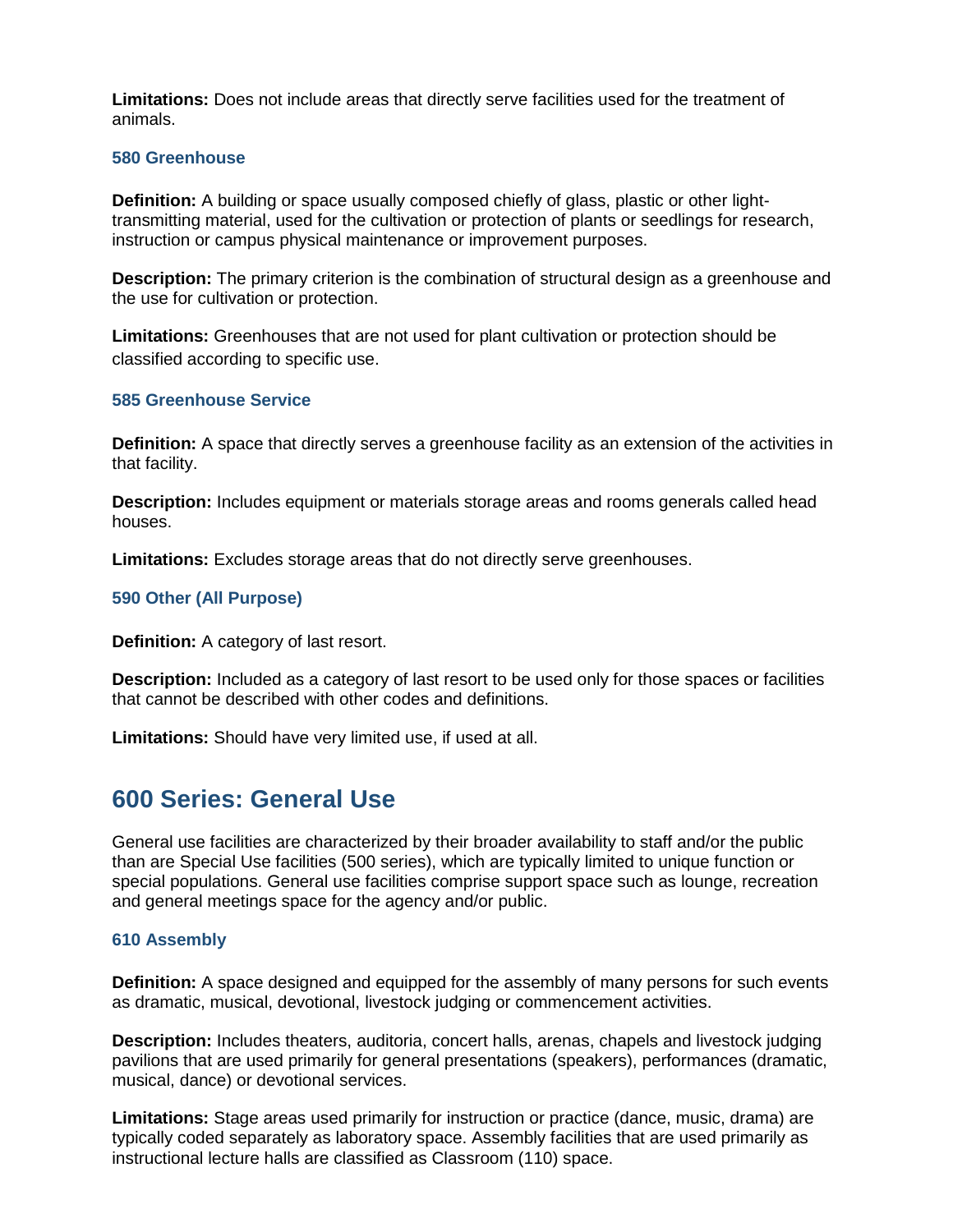### **620 Exhibition**

**Definition:** A room or areas used for exhibition of materials, works of art, artifacts, etc., and intended for general use by faculty, students, staff and the public.

**Description:** Includes both departmental and institution-wide museums, galleries and similar exhibition areas that are used to display materials and items for viewing by the institutional population and the public.

**Limitations:** Displays that are intended only for instructional purposes and not for general exhibitions (e.g., departmental instructional displays of anthropological, botanical or geological specimens) should be classified as laboratory or laboratory service.

#### **630 Food Facility**

**Definition:** A space used for eating.

**Description:** Includes dining halls, cafeterias, snack bars, restaurants and similar eating areas, including such areas in residence halls, faculty clubs, etc. This category includes facilities open to students, faculty, staff or the public.

**Limitations:** Vending areas not provided with seating, counters or tables are classified as Merchandising (660).

#### **635 Food Facility Service**

**Definition:** A space that directly serves a food facility as an extension of the activities in that facility.

**Description:** Includes kitchens and other preparations areas, cold storage and freezer refrigeration rooms, dishwashing rooms, food servicing areas, cleaning areas, etc.

**Limitations:** Does not include any type of food preparation space that does not serve a food facility or eating area.

#### **640 Daycare**

**Definition:** A space used to provide day or night, child or elderly adult care as nonmedical service to members of the institutional community.

**Description:** Includes all primary activity spaces that provide oversight, supervision, developmental training and general personal care for assigned children or adults (e.g., play areas, non-staff eating areas and child training spaces).

**Limitations:** Does not include any type of food preparation space that does not serve a food facility or eating area (see Food Facility-630).

## **650 Lounge**

**Definition:** A space used for rest and relaxation that is not restricted to a specific group of people, unit or area.

**Description:** A lounge facility is typically equipped with furniture, tables and chairs, and may include vending machines. If a space is equipped with more than one or two seats for a seating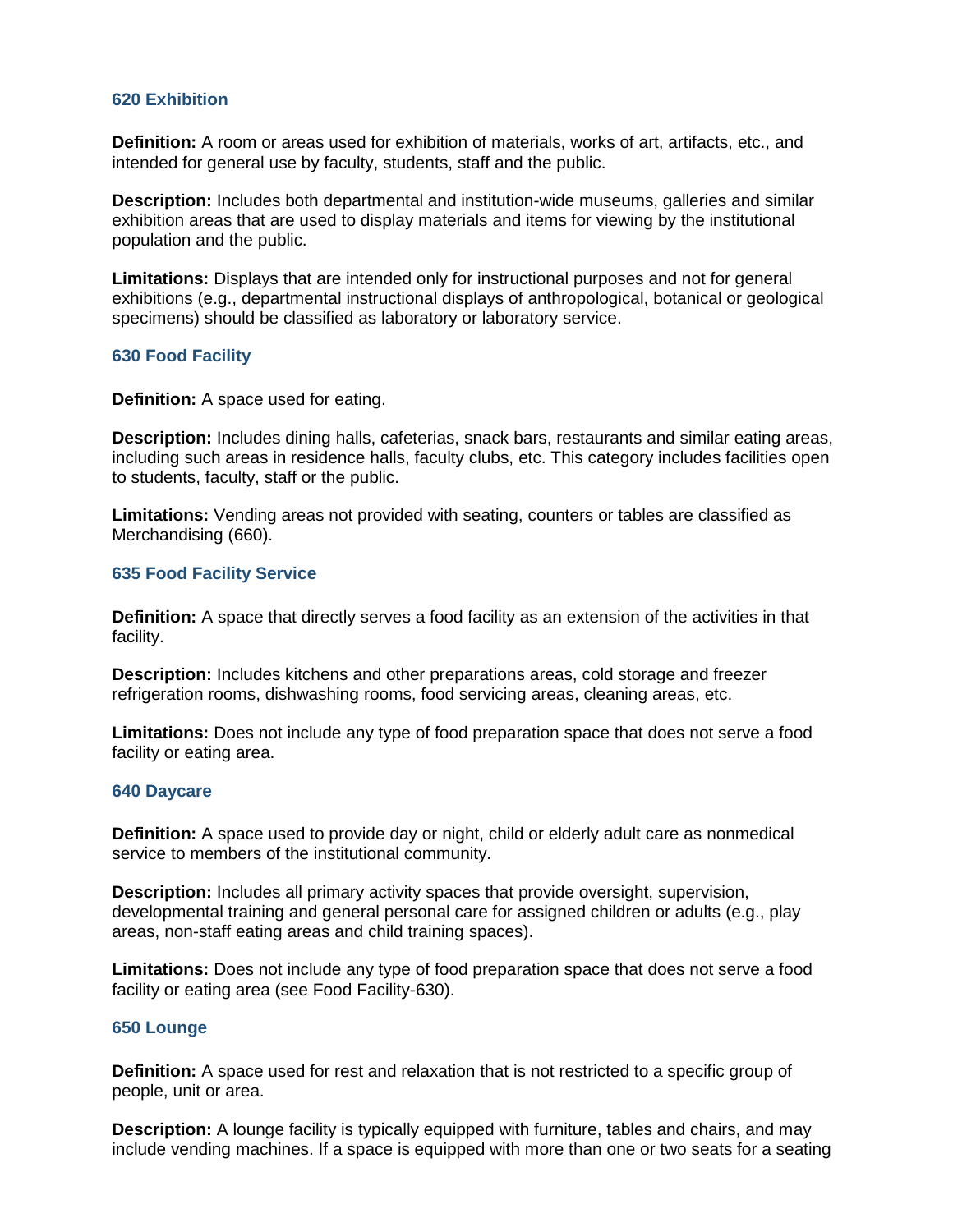area and intended for use by people visiting or passing through a building or area, it is coded as a Lounge (650). Such a space may have vending machines even though the primary use of the space is rest, relaxation or informal socializing.

**Limitations:** A lounge facility is distinguished from a Conference Room (350) and a Meeting Room (680), both of which are intended for formal meetings, by its more informal function of rest, relaxation or casual interaction and its public availability.

## **660 Merchandising**

**Definition:** A space used to sell products or services.

**Description:** Includes product and service sales areas such as bookstores, student supply stores, barber or beauty shops, post offices, campus food stores, walk-away vending machine spaces and central ticket outlets servicing multiple facilities or activities.

**Limitations:** Does not include dining rooms, restaurants, snack bars, similar Food Facilities (630).

#### **670 Recreation**

**Definition:** A space used by students, staff or the public for recreational purposes.

**Description:** Includes exercise and general fitness rooms, billiards rooms, game and arcade rooms, table tennis rooms, chess rooms, card playing rooms, hobby rooms, TV rooms, reading (nonstudy) rooms and music listening rooms that are used for recreation and amusement and not for instructional purposes.

**Limitations:** Does not include gymnasia, basketball courts, weight rooms, racquetball courts, handball courts, squash courts, wrestling rooms, indoor swimming pools, indoor ice rinks, indoor tracks, indoor stadium fields, indoor golf and other areas primarily used for physical education and intramural or intercollegiate athletic activities.

## **675 Recreation Service**

**Definition:** A space that directly serves a recreation facility as an extension of the activities in that facility.

**Description:** Includes storage rooms, closets, equipment issue rooms, cashiers desks, first aid and other support areas that directly serve a Recreation (670) facility.

**Limitations:** Does not include kitchens, snack bars or other Food Facilities (630) and Food Facility Service (635) areas.

#### **680 Meeting Room**

**Definition:** A room that is used by the agency or the public for a variety of meetings.

**Description:** The key concept here is availability. Conference Rooms (350) are often confused with Meeting Rooms because they are both used for meetings. However, conference spaces have visitor parking components for a building or complex. Although Meeting Rooms may be assigned to a specific organizational unit, a meeting space is more available and open to staff groups.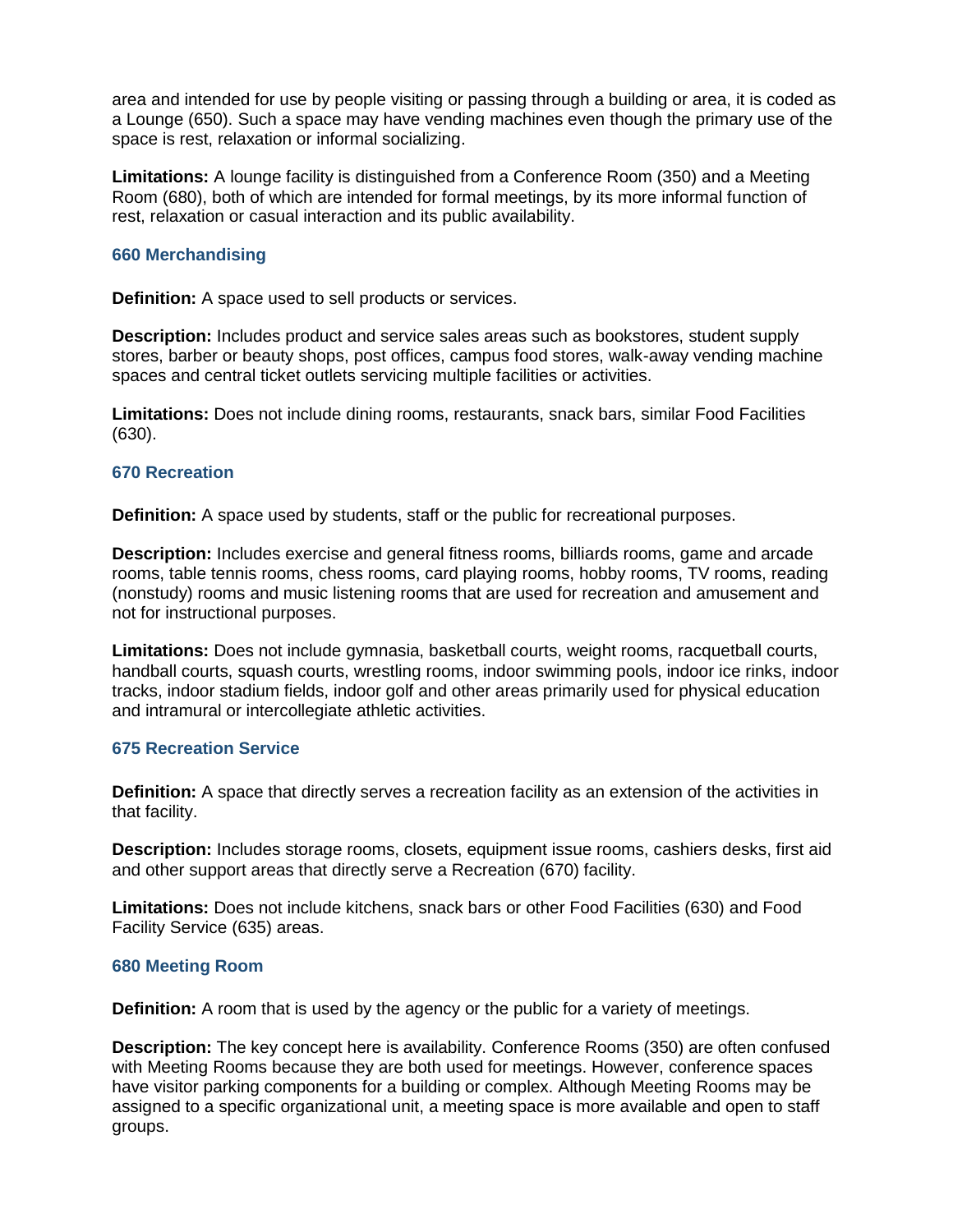**Limitations:** Spaces serving a headquarter complex and used primarily for agency-wide staff meetings are classified as Conference Room (350). Training rooms used primarily for scheduled class, training and seminars are classified as Training Rooms (120).

## **700 Series: Support**

Support facilities provide centralized space for various auxiliary support systems and help keep all agency programs and activities operational. While not as directly accessible to agency and community members as General Use facilities (600 series), these areas provide a continuous, indirect support system to administration, staff and the public. Support facilities are centralized in that they typically serve an area ranging from a building to an entire region. Included are centralized areas for computer-based data processing and telecommunications, shop services, general storage, and supply and vehicle storage.

## **710 IT and Communications**

**Definition:** A space used as a data or telecommunications center with applications that are broad enough to serve the overall administrative needs of a central group of users, department or agency.

**Description:** A central computer or telecommunications room or a secured, compartmented information facility may be one of a group of spaces that constitute a center for delivering data processing or telecommunications services to various levels of user groups.

**Limitations:** Does not include Office (310) space assigned to programmers, analysts, engineers, data entry personnel and other technical staff even though these spaces usually contain an access terminal. Also does not include Laboratory (270), Study Room (410) or offices with data processing equipment used as office tools. Personal computer, terminal work spaces, printer rooms and data closet that serve an office area should be coded Office General (310).

## **715 Central Computer/Telecom Service**

**Definition:** A space that directly serves a central computer or telecommunications facility as an extension of the activities in that facility.

**Description:** Includes paper and forms storage, off-line tape and disk storage, separate control or console rooms or booths, tool and parts rooms, bursting and decollating rooms, areas used to store only inactive support equipment (e.g., multiplexers, modems, spoolers, etc.) and separate areas used for delivering tapes or picking up printouts.

**Limitations:** Does not include Office (310) areas for personnel (technicians, engineers, analysts, programmers) assigned to the central computer facility, primary equipment (computer, I/O) rooms (see IT and Communications-710) and office areas containing data processing or networking office service equipment or materials (see Office-310, Office Service-315).

## **720 Shop**

**Definition:** A space used for the manufacture, repair or maintenance of products and equipment.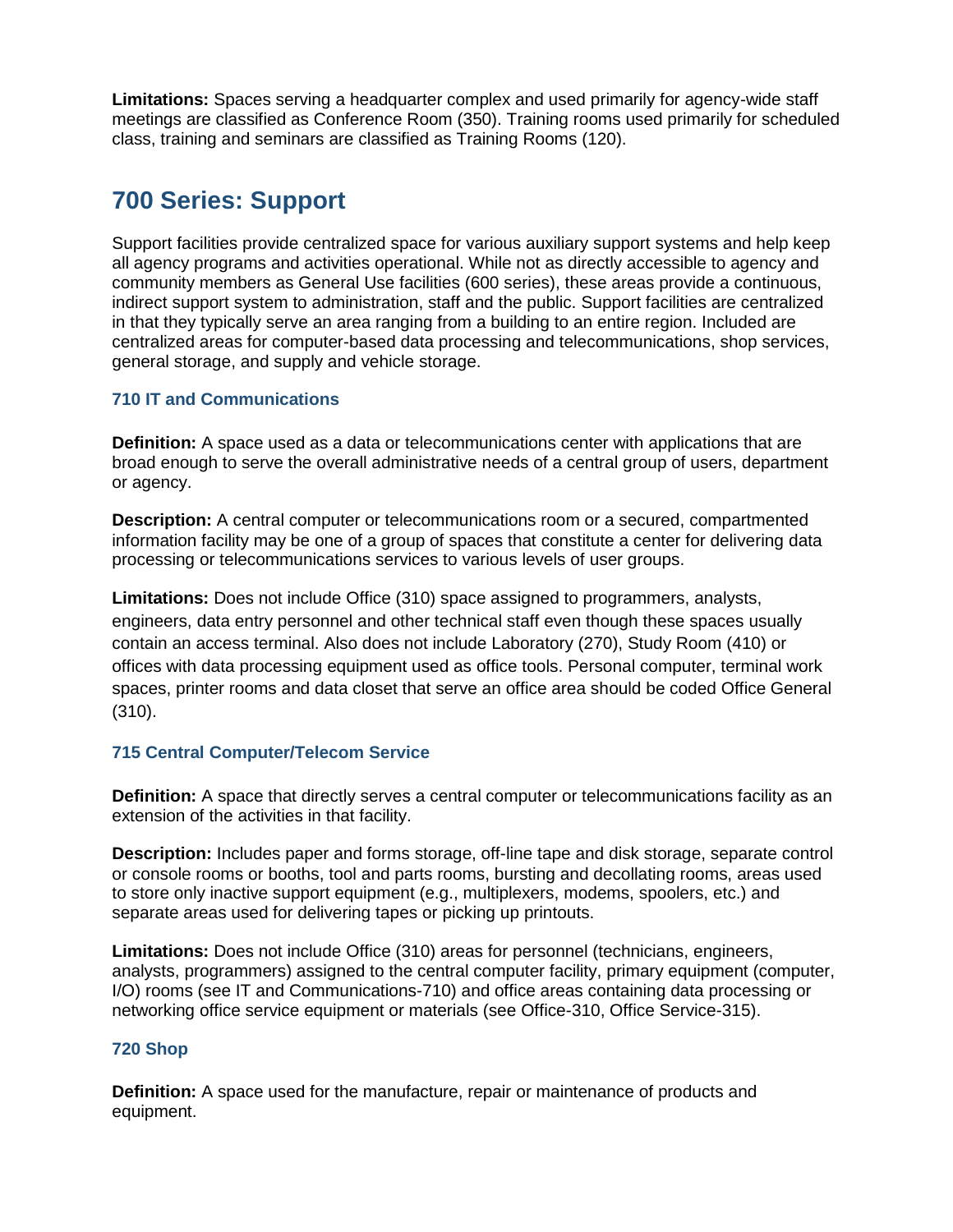**Description:** Includes carpenter, plumbing, HVAC, electrical and painting shops, and similar physical plant maintenance facilities. This category also includes centralized shops for construction, repair and maintenance of equipment and devices. Special purpose shops supporting multiple spaces for scientific instruction and research are included in this category.

**Limitations:** Does not include architectural and engineering drafting rooms serving the facilities management operation, which are classified as Office (310). This category also does not include areas used for the repair and maintenance of agency-owned vehicles, which are Vehicle Storage (740).

## **725 Shop Service**

**Definition:** A space that directly serves a shop facility as an extension of the activities in that facility.

**Description:** Includes tool storage rooms, materials storage rooms and similar equipment or material supply or storage rooms.

**Limitations:** Does not include service areas for Class Laboratories (210) or Research/Nonclass Laboratories (250). Also does not include vehicular repair facilities (e.g., garages) classified as Vehicle Storage Service (745).

## **730 Storage – General**

**Definition:** A space or building that is used to store equipment or materials and that serves multiple space use categories, organizational units or buildings.

**Description:** The concept of storage is central to applying this code correctly. The majority of storage spaces are service rooms that directly support a primary activity of the agency; for example, a furniture storage room serving several Offices (310). Central storage areas include areas commonly called warehouses, surplus storage, central storage and inactive storage. A storage space used to store bulk janitorial supplies would be included in this category.

**Limitations:** Does not include a storage space directly serving a primary space such as Office (310). Also, this category does not include custodial supply closets or other similar, nonassignable small storage spaces.

## **740 Vehicle Storage Structure**

**Definition:** A structure that is used to house or store vehicles.

**Description:** Includes structures and buildings generally called parking decks, garages, boathouses and airplane hangars. The definition of "vehicle" is broadly interpreted here to include forklifts, moving equipment, lawn equipment and other powered transport devices or equipment, as well as automobiles and trucks.

**Limitations:** This category does not include surface parking lots.

## **745 Institute Vehicle Storage Service**

**Definition:** A space that directly serves a vehicle storage facility as an extension of the activities in that facility.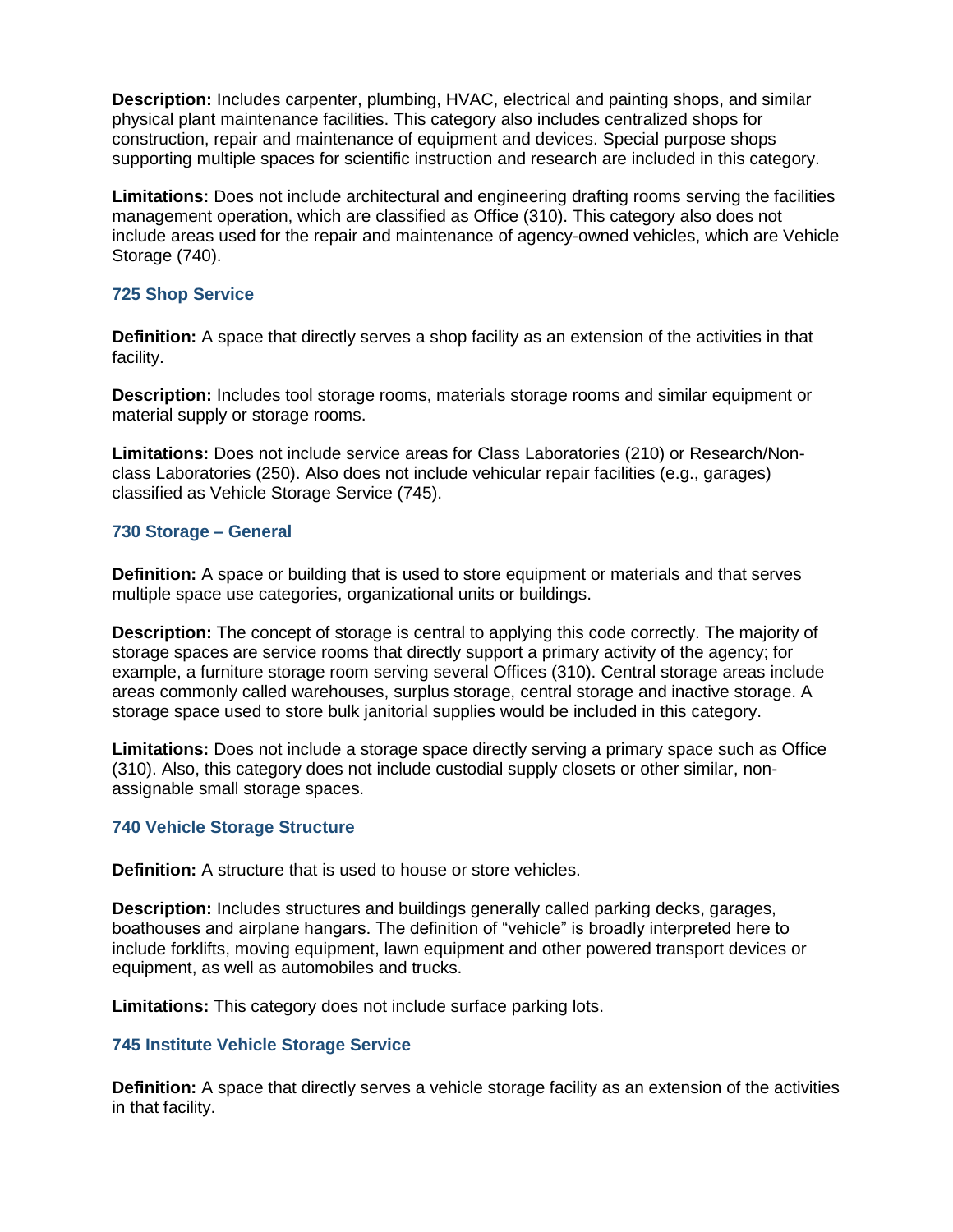**Description:** Includes any areas or rooms directly serving a vehicle storage facility, such as storage rooms and areas used for maintenance and repair of automotive equipment, boats, airplanes and other vehicles as defined in Vehicle Storage (740).

**Limitations:** Does not include shops defined in Shop (720) (e.g., carpenter, plumbing, electrical, painting, etc.).

## **750 Central Service**

**Definition:** A room or area that is used for the processing, preparation or delivery of agencywide support service.

**Description:** The central service area includes centralized stores and laundries that typically serve the occupants or activities of more than one building. Also includes central facilities for printing and duplicating services, central mail facilities, central shipping and receiving areas, and central environmental testing or monitoring facilities if they serve the occupants and activities of more than one building.

**Limitations:** Does not include those spaces providing the above-listed functions if they support other primary activity spaces in the same building. For example, a storage area in an office should be coded as Office (310). Facilities used for the manufacture, repair, or maintenance of products or equipment should be coded Shop (720), Storage-General (730) and Vehicle Storage (740).

## **760 Hazardous Materials Storage**

**Definition:** A centralized facility used for the storage of materials planned for future use or distribution that are considered hazardous by the physical, chemical, biological or radioactive nature of the materials.

**Description:** Hazardous materials include those materials that are flammable, chemically aggressive (e.g., acids or bases), chemically unstable, biologically toxic or radioactive.

**Limitations:** Does not include centralized storage of hazardous waste materials (see Hazardous Waste Storage -770); small satellite storage areas located around the institution; satellite accumulation areas location near or adjacent to instructional, research or process facilities; or dedicated unit storage).

## **770 Hazardous Waste Storage**

**Definition:** A centralized storage facility used for the treatment and/or disposal of hazardous or toxic waste materials as defined, classified and controlled under government environmental regulations.

**Description:** This includes facilities specifically devoted to the storage, treatment and/or disposal of toxic or hazardous waste.

**Limitations:** Does not include centralized storage of hazardous materials (see Hazardous Materials Storage-760); small area satellite storage areas located around the institution; satellite accumulation areas located near or adjacent to instructional, research or process facilities; or dedicated unit storage.